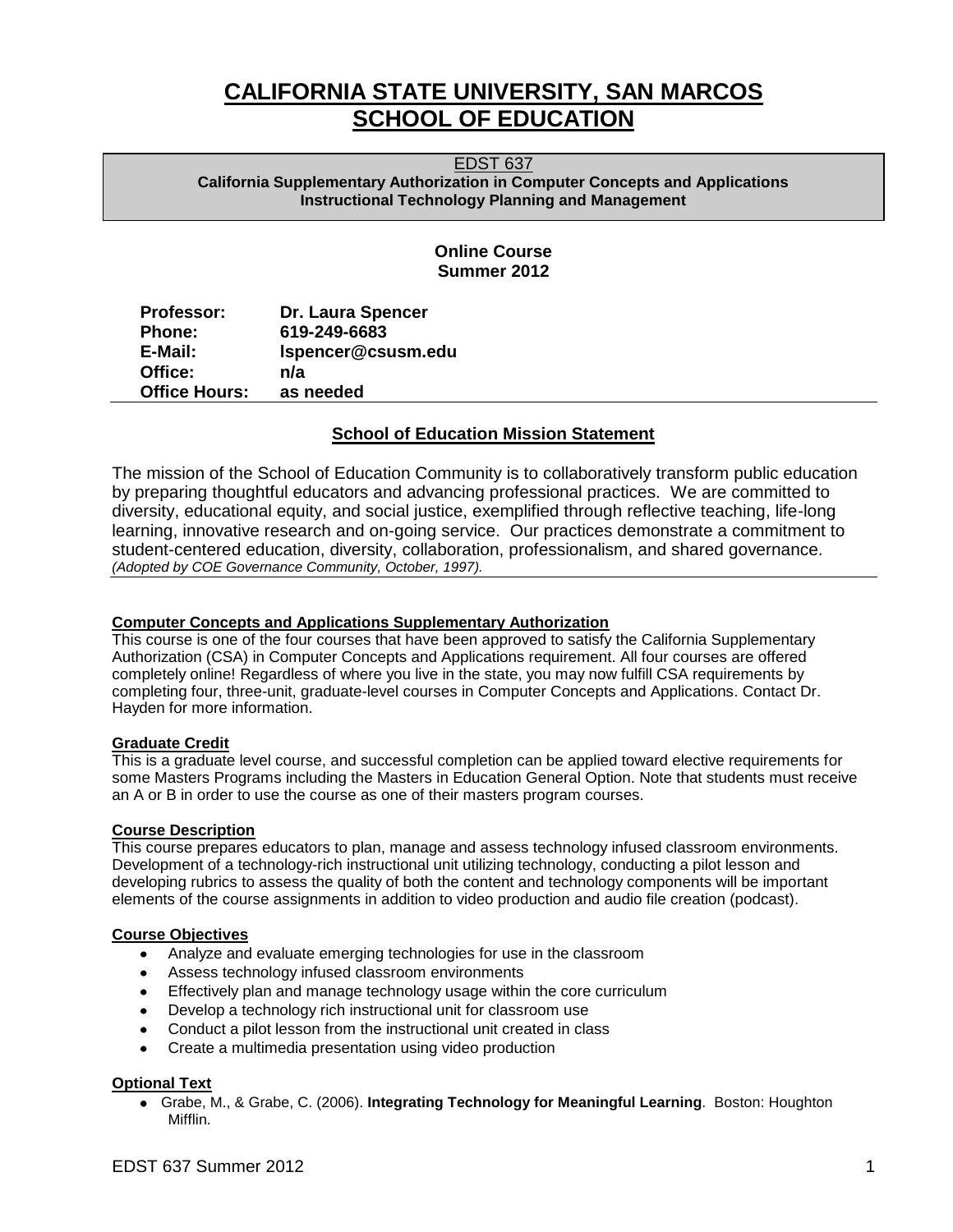## **Material required**

- Microsoft Office Suite (Word, PowerPoint, Excel)
- Up-to-date computer and operating system that has the ability and speed to use Cougar Course and participate in activities such as multimedia production, use online survey and rubric tools, and create, edit and post a Web page), as well as play sound files and movie clips.
- Access to a digital camera, digital video camera and USB microphone.
- Access to video editing software such as iMovie (Mac), Pinnacle (PC) or ability to install MovieMaker.

## **Plagiarism and Cheating**

All work submitted for this course should reflect students' efforts. When relying on supporting documents authored by others, cite them clearly and completely using American Psychological Association (APA) manual,  $5<sup>th</sup>$  edition. Failure to do so may result in failure of the course. Please be sure to read and understand the university policy on plagiarism and cheating, as it will be strictly enforced. Academic dishonestly will not be tolerated and will result in a failing grade for this course and will be reported to the University.

## **Attendance Policy**

In this online course, it is expected that all students will have an active presence in the online community, or you cannot receive a grade of A or A-; if you are inactive for one week or more, you cannot receive a grade of B+ or B. If you have extenuating circumstances, you should contact the instructor as soon as possible. Organize each week so that you **visit the Cougar Course shell every 2-3 days.** This will provide you the opportunity to stay in touch with the module assignments and discussions. You will need to use an up-to-date computer and operating system that has the ability and speed to use Cougar Course and participate in activities, as well as play sound files and movie clips. **It is your responsibility to check these capabilities out as soon as you begin the course** and have a plan for completing and accessing these resources regularly. Note that assignment documents must be completed in Microsoft Office (Word, PowerPoint and/or Excel). There is a Browser Check on Cougar Course that can be used to test your browser and access (see link in Cougar Course). *Modules begin on Tuesday each week and end on Monday the following week. Initial posts in each module are due on Friday after the module start date.* 

## **Students with Disabilities Requiring Reasonable Accommodations**

Students with disabilities who require reasonable accommodations must be approved for services by providing appropriate and recent documentation to the Office of Disable Student Services (DSS). This office is located in Craven Hall 4300, and can be contacted by phone at (760) 750-4905, or TTY (760) 750-4909. Students authorized by DSS to receive reasonable accommodations should meet with their instructor during office hours or, in order to ensure confidentiality, in a more private setting.

## **Writing Requirement**

The CSUSM writing requirement of 2500 words is met through the completion of course assignments. Therefore, all writing will be looked at for content, grammar, spelling and format.

## **Grading Policy**

 It is expected that all required work will be submitted on time, and that students will proofread and edit their assignments prior to submission. Students will ensure that all text is error-free (grammar, spelling), and ideas are logically and concisely presented. Each assignment grade will be negatively affected as a result of proof reading oversight. Each written assignment will be graded approximately 80% on content and context (detail, logic, synthesis of information, depth of analysis, etc.), and 20% on mechanics (grammar, syntax, spelling, format, uniformity of citation, etc.). All citations, where appropriate, will use American Psychological Association (APA) format. Consult American Psychological Association (APA) Manual, 5<sup>th</sup> edition for citation guidance.

## **Late Assignments:**

Assignments are due by midnight on the date specified. Late assignments will receive a penalty of 5% per day. Students must submit all assignments at an acceptable level to pass the course.

## **Discussion Posting (Value Added Model)**

 When replying to a posting in the discussion area by another student, instructor, or guest, you must **refer to the person by name and refer to their comments** within your posting. **To Add Value**, your response must do one of the following: **give an example** of what the prior post described; **provide a different perspective** of the  topic posted; OR **expand upon the idea** posted in the message by including more detail and depth. The instructor will provide feedback in the first few modules to support understanding of this concept.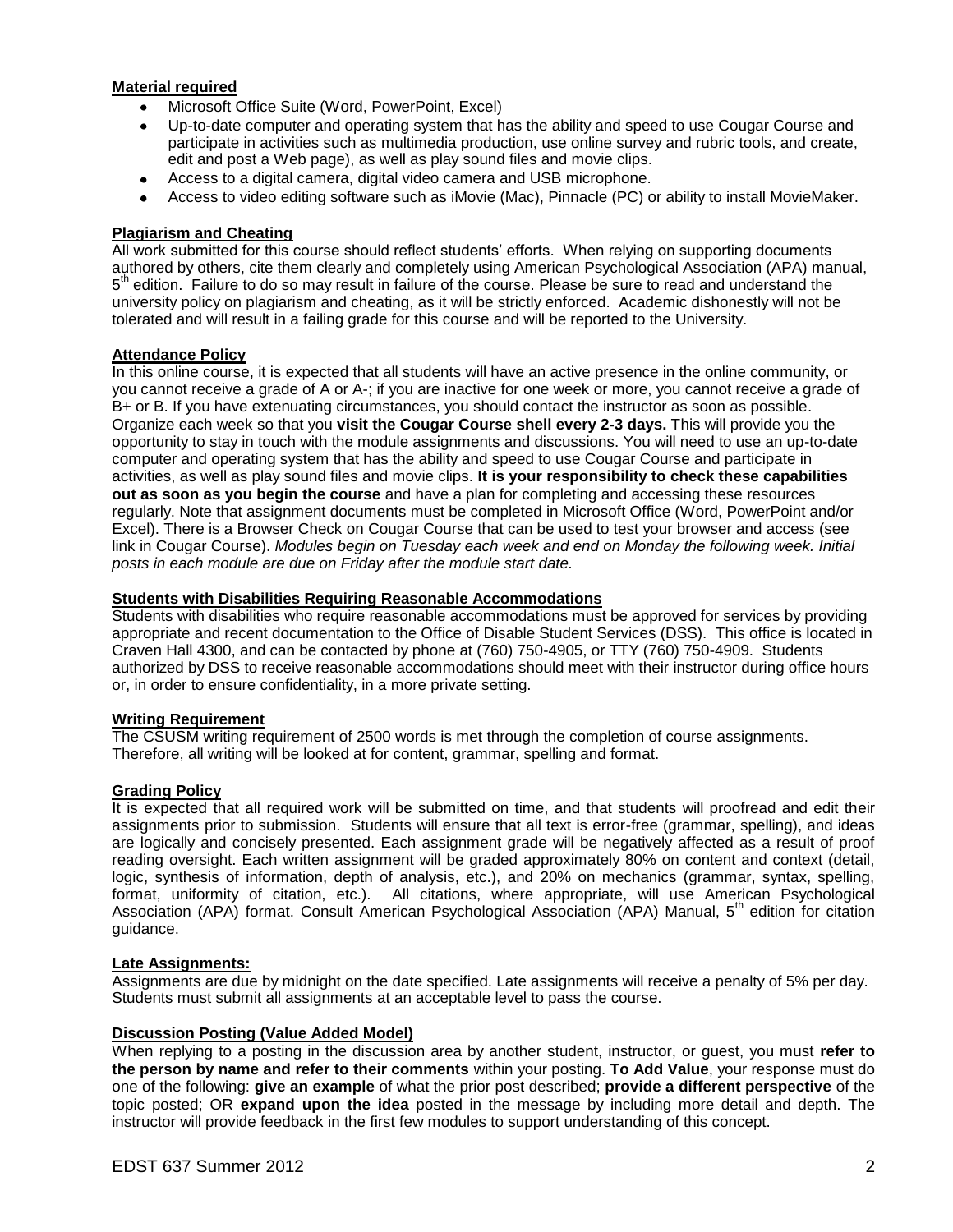**Assignment Questions:** There is a **Questions** topic section in the discussion area. This section is included to allow everyone the benefit of having access to instructor responses to questions about the course, activities, and/or assignments. Please review the posted questions before posting your question(s). Instructor will respond to posts within 48 hours. If you do not have a response by 48 hours, please contact the instructor directly by email or phone. Students may also respond to questions when they have information that will help other students.

 **Cougar Course Help:** Contact the CSUSM help desk. Their location and hours are listed on the web: <http://www.csusm.edu/iits/sth/>Be sure to leave a phone number and/or email if you leave a message at the help desk regarding a problem you are having. They can help with all technical aspects of the Cougar Course  **you write to the instructor about a problem with Cougar Course,** please confirm that you have environment including problems with accessing files, uploading assignments, and using Cougar Course tools. **If**  communicated with the Help Desk first and refer to who replied to your question.

## **Important Considerations:**

- Assignments are due when noted in the module and/or assignment link.
- **All assignments should be based on thoughtful reflection**, and submitted only after final edits, proof-read and word-processed. The university has a 2500-word writing requirement for each course that is met through the course reflections, assignments and discussions. Use Microsoft Word for any Word Processed documents, but post directly to discussion instead of posting a file.
- **Contact instructor in advance** of any extended absence to accessing and contributing to module activities. If you contact the instructor about an absence, suggest a timeline for how you will make up missed sessions, contribute to group work, and if there is a need for an alternative assignment.
- **Grading of coursework** will be based on adherence to the assignment guidelines, evidence of application of course readings and resources, and clear evidence of specified revisions, clarity, and coherence, in revised work. Points are deducted for spelling and/or grammar errors.
- Remember to cite all information obtained from others completely in APA 5<sup>th</sup> Edition format. References are required.

## **Course AssignmentsDiscussion**

| Boards (Participation)         | 55 points  |
|--------------------------------|------------|
| <b>Cyberhunt Activity</b>      | 15 points  |
| Video production Project       | 25 points  |
| Web Lesson                     | 20 points  |
| Management Plan                | 15 points  |
| <b>Pilot Lesson Reflection</b> | 15 points  |
| Podcast                        | 15 points  |
| Technology - Self Assessment   | 15 points  |
| <b>Readings and Quizzes</b>    | 25 points  |
| <b>Total</b>                   | 200 points |

## **Grading Scale**

| $A = 93-100$  | $A = 90-92$       | $B+ = 86-89$ | $B = 83 - 86$ |
|---------------|-------------------|--------------|---------------|
| $B = 80-82$   | $C_{+}$ = 77-79   | $C = 73-76$  | $C - 70 - 72$ |
| $D = 60 - 69$ | $F = 59$ or lower |              |               |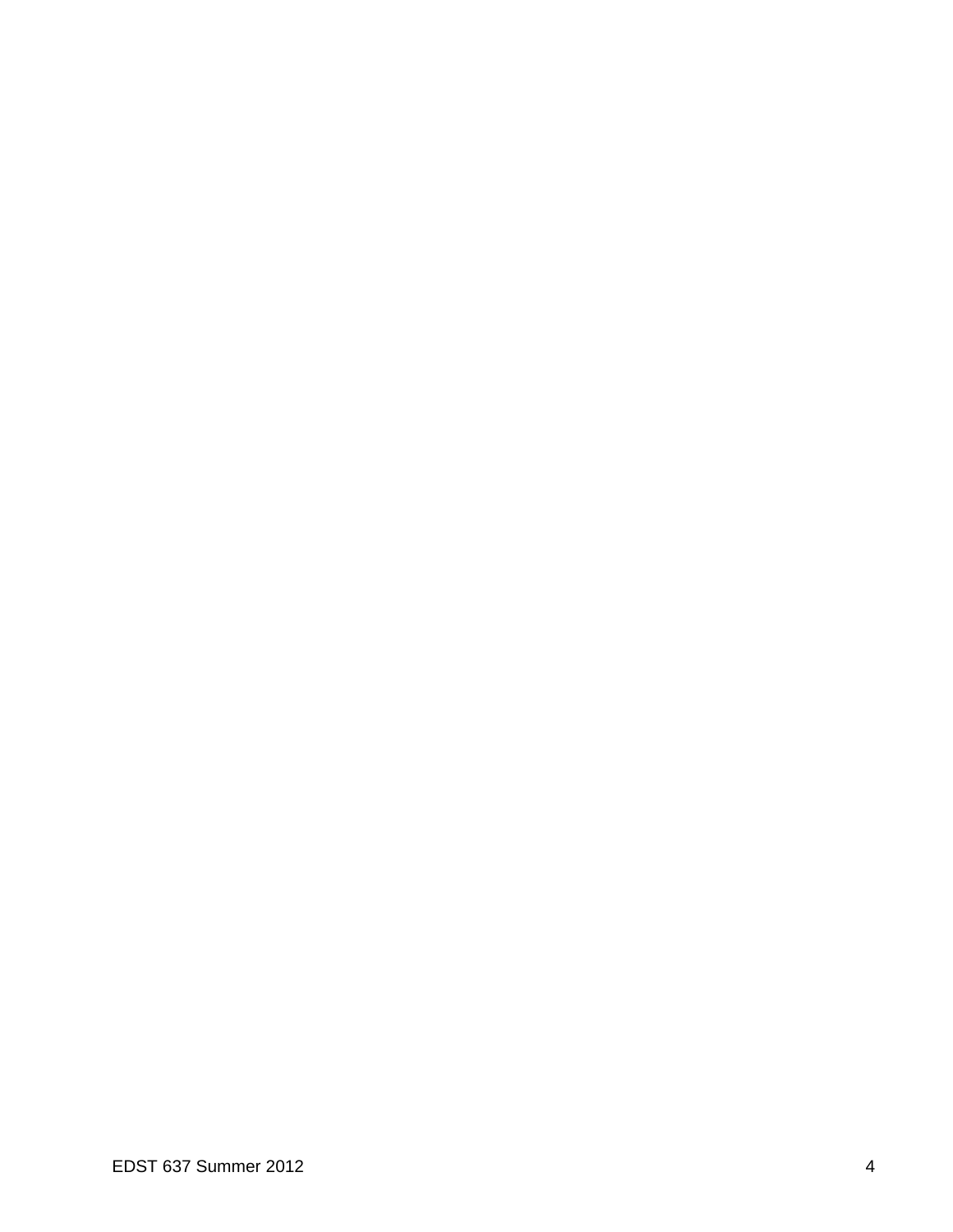# **Course Outline**

| Date   | Module   | Торіс                                                                                                          | Assignment                                                                                                                                           |
|--------|----------|----------------------------------------------------------------------------------------------------------------|------------------------------------------------------------------------------------------------------------------------------------------------------|
| Week 1 | Module 0 | Welcome<br>Course Overview<br><b>WebCT</b> tools                                                               | Post photo<br>Discussion Board - Community Building<br>Order Book and materials                                                                      |
|        | Module 1 | <b>Assessing Educational Technology</b><br><b>ISTE-NETS</b>                                                    | Cyberhunt<br><b>Discussion Board</b>                                                                                                                 |
| Week 2 | Module 2 | Integrating Multimedia into the<br>Classroom<br>Using Tools to Enhance Your<br>Project Based Learning Activity | Multimedia Video production: I Movi e/Movie Maker<br>Discussion Board<br>Spreadsheets<br><b>PowerPoint</b><br><b>Rubrics</b><br>Readings Journal DUE |
|        | Module 3 | Planning A Project Based Learning<br><b>Activity</b><br>Components of Your Project Based<br>Learning Activity  | Web Quest Development<br><b>Discussion Board</b><br><b>Rubrics</b><br>Technology - Self Assessment<br>Quiz                                           |
| Week 3 | Module 4 | Assessing Your Classroom<br>Managing Your Project Based<br>Learning Activity                                   | Management Plan (Interview)<br><b>Discussion Board</b>                                                                                               |
| Week 4 | Module 5 | Implementing Your Project Based<br>Learning Activity                                                           | Pilot Lesson Reflection<br><b>Discussion Board</b><br>Podcast                                                                                        |
|        | Module 6 | Managing Technology in the<br>Classroom                                                                        | Management Plan (Classroom)<br>Quz2                                                                                                                  |
| Week 5 | Module 7 | What the future holds                                                                                          | Readings Journal DUE<br>Video production in your Classroom<br>Discussion Board - Reflection                                                          |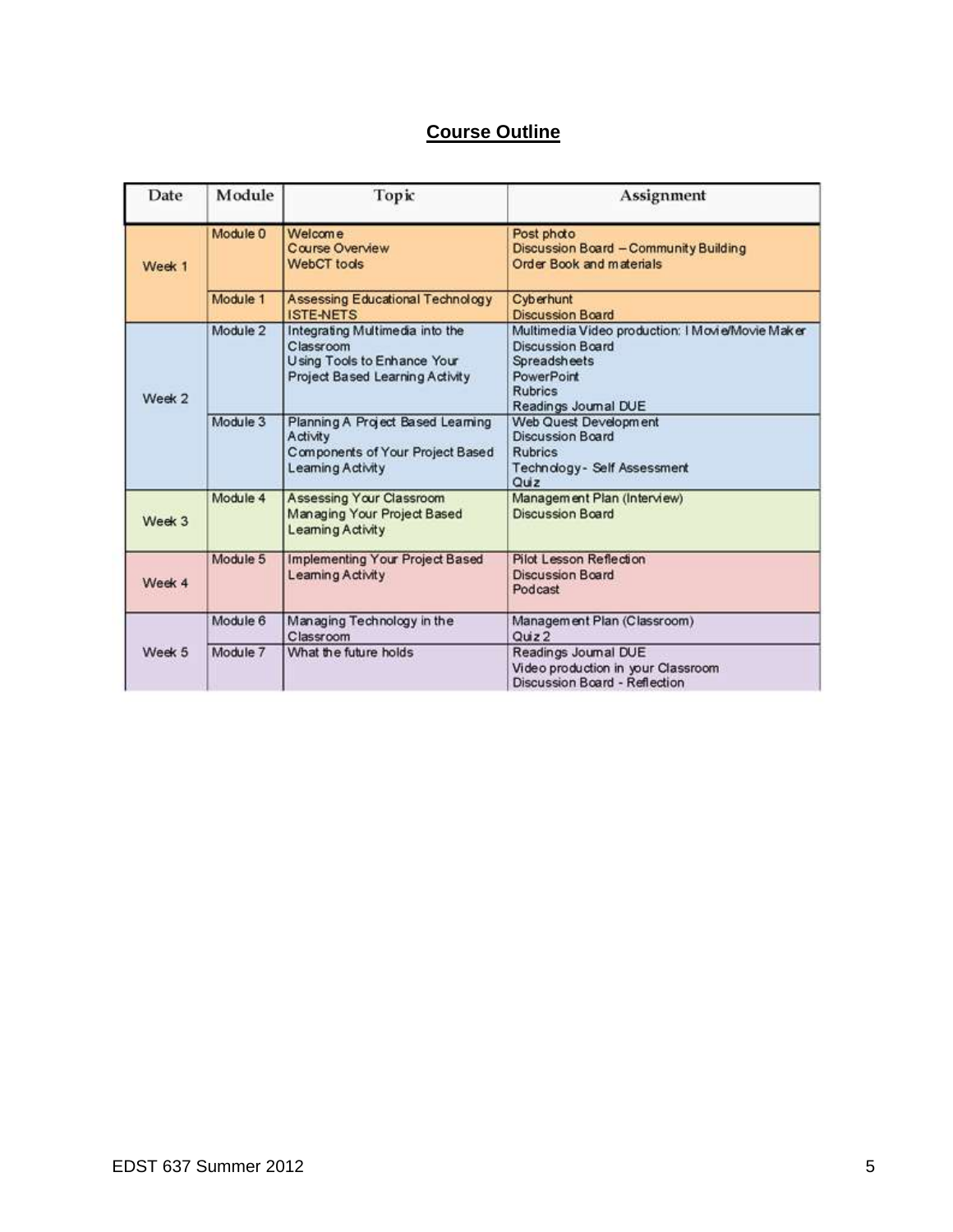# **Assignments Details**

# **Discussion Boards**

**Learner Objectives:** To gain a broader perspective on discussion topics from peers. Help students better contemplate, organize, and understand readings and to be better prepared for thoughtful discussion

Assessment: Participation in the discussion board forums. You will receive 3 points for your initial post, and 1 point each for 2 value-added responses, for a total of 5 points per discussion thread.

| Resource(s):     | Title and necessary information:         |
|------------------|------------------------------------------|
| Internet Site(s) | Course Website: http://cc2012.csusm.edu/ |

# Task Guidelines

 worthwhile. Each student is responsible for **one** main post and **two** sub-posts each week at a minimum. idea that was presented, or 3). take a new position or perspective from what was presented. Critical, engaged discussion will make this a richer class for all of us. In preparation for this kind of thoughtful discourse, you will be responsible for reading and responding to a variety of prompts in a variety of ways. If your responses cease to function in these ways and seem to be "busy work" then you need to adjust what you're doing. Seek alternative ways of responding in order to meet the goal—it is your responsibility to make the work Students should try to post early in the week to give peers an opportunity to respond. **Discussions must do one of three things to "Add Value":** 1). give an example of something that was presented, 2). expand on the

# **Cyberhunt**

**Learner Objectives:** To familiarize yourself with the variety of technology available for classroom use

# Assessment: Completed evaluation forms

| <b>Resources</b>  | Title and necessary information:                                                                                                                                       |
|-------------------|------------------------------------------------------------------------------------------------------------------------------------------------------------------------|
| Textbook/chapters | Integrating Technology for Meaningful Learning – Chapters 8 and 9                                                                                                      |
| Internet Site(s)  | www.google.com: Search engine<br>http://www.altavista.com/: Search engine<br>http://www.mamma.com/: Search engine<br>http://www.dogpile.com/info.dogpl/: Search engine |

# **Task Guidelines**

Technology is constantly changing. Some innovations are around for a long time while others come and go almost instantly. This is your opportunity to discover what is out there and how, if the world was perfect and you had an infinite budget, you could use it to enhance learning in your classroom. Get ready for your Cyberhunt.

**First:** Search on the Internet, using any search engine you choose, to find two technological innovations that you would like to have in your classroom. Remember the sky is the limit and your students are worth the effort.

## **Possible Innovations:**

- Smart Phones
- Ebook readers/tablets
- Interactive WhiteBoards
- GPS /RFID tracking devices<br>Videoconferencing/Skype
- 
- iPod Touches
- 3D technology
- Digital Video (Podcasts)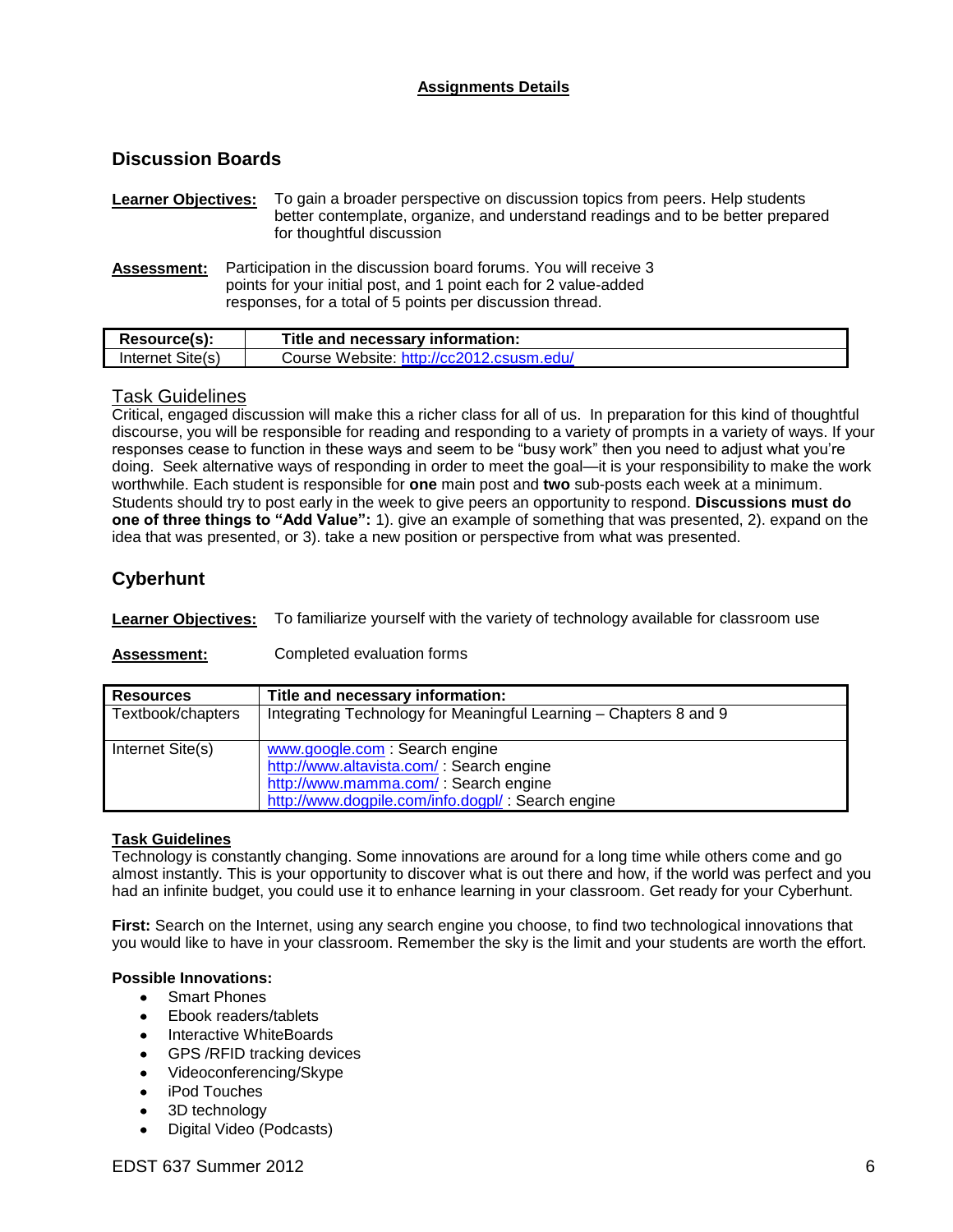**Second:** Answer the four questions below for each innovation chosen

- $1<sub>1</sub>$ Name of Item
- $2.$ URL where information was located
- $\overline{3}$ . Description of item and how it works
- $\overline{4}$ . Explanation of how it could be used in your classroom

# **Video Production Project**

**Learner Objectives:** Create a multimedia presentation using video production

**Assessment:** Completed project and reflection

| <b>Resources</b>  | Title and necessary information:                                                                                   |
|-------------------|--------------------------------------------------------------------------------------------------------------------|
| Textbook/chapters | Integrating Technology for Meaningful Learning - Chapter 7                                                         |
| Internet Site(s)  | http://windows.microsoft.com/en-US/windows-live/movie-maker-get-started<br>http://www.apple.com/findouthow/movies/ |

## **Task Guidelines**

Here is your chance to be a star…or a director…or just a really "cool," effective and engaging teacher. Whichever the motivation, this is the opportunity. For this assignment, you will create a multimedia video project. Its components will consist of:

Digital video Still photographs Audio **Transitions Titles** 

# **Interactive Web-Based Lesson**

Learner Objectives: Develop an interactive web lesson for classroom use based on the WebQuest model.

**Assessment:** Lesson will have all components required and will be posted on the internet.

| Resource(s):     | Title and necessary information:                                                                                                                                                                                                                  |
|------------------|---------------------------------------------------------------------------------------------------------------------------------------------------------------------------------------------------------------------------------------------------|
| Textbook/pages   | Integrating Technology for Meaningful Learning – Chapter 6                                                                                                                                                                                        |
| Internet Site(s) | http://webquest.sdsu.edu/: Bernie Dodge's WebQuest website<br>http://teacherweb.com/WQIndexSrch2.htm : Sample WebQuest on Teacher Web<br>www.teacherweb.com: Free month web posting<br>http://teacherweb.com/TWQuest.htm : WebQuest - Get Started |

## **Task Guidelines**

Welcome to the interactive web! A WebQuest is a web based inquiry-oriented activity in which most or all of the information used by learners is drawn from the Web. WebQuests are designed to maximize the time on task by focusing on using information rather than looking for it, and to support learners' thinking at the levels of analysis, synthesis and evaluation. WebQuest was developed in early 1995 at San Diego State University by Bernie Dodge and Tom March. It has since become a model for project based instruction with many variations and examples available.

Interactive web lessons consist of specific components which help ensure a complete interactive activity if designed properly. These components MUST be present in your interactive web lesson in order to receive full credit for the assignment. You will be able to see examples and get all the information you need at: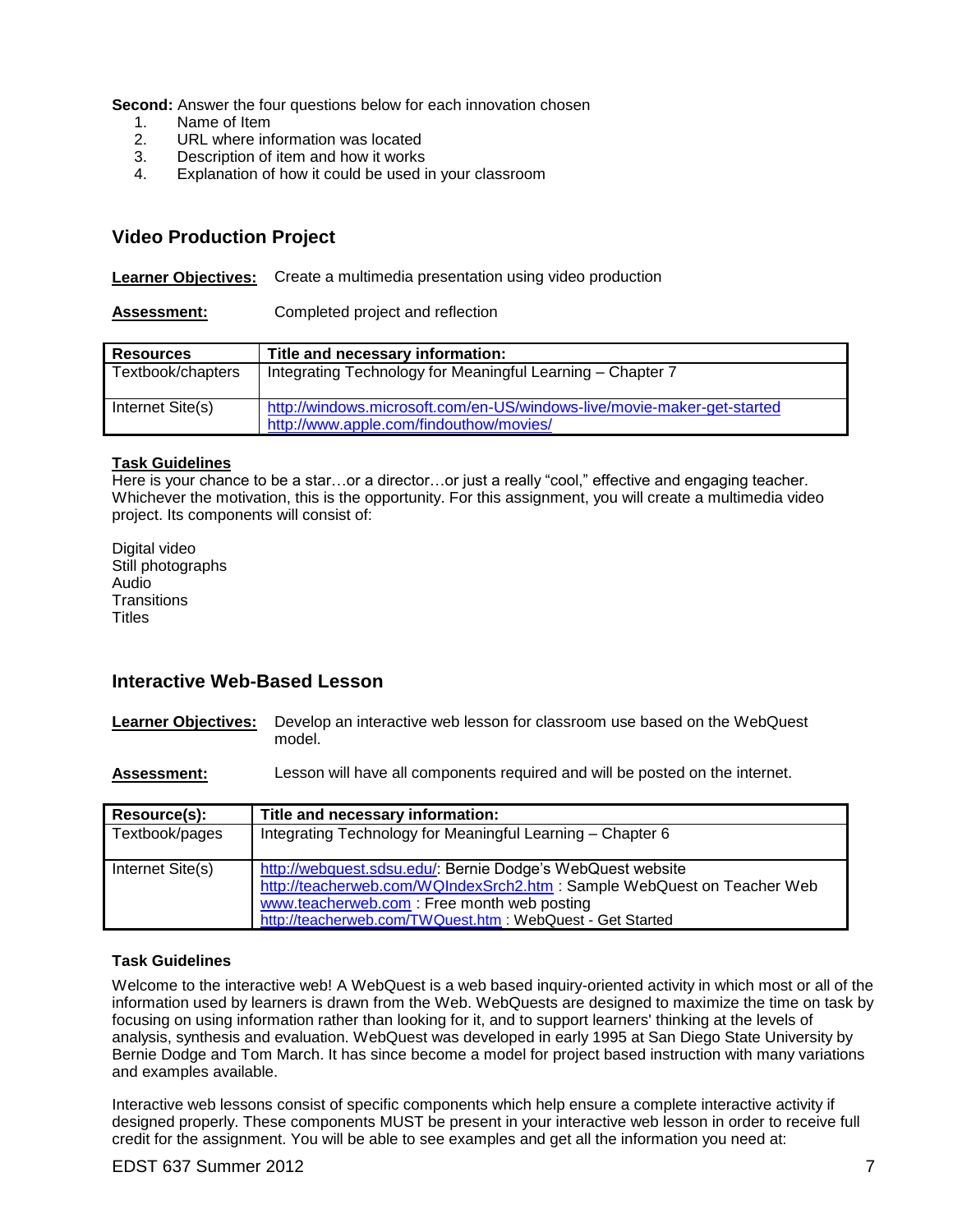#### [http://webquest.sdsu.edu/.](http://webquest.sdsu.edu/)

For this assignment, you can work individually or in pairs. The assignment consists of developing an interactive learning web-based assignment. You will need to design an activity that you can use in your classroom immediately as the second part of this assignment is to pilot your creation with students.

Required components outside of Web Lesson requirements which must be embedded:

- **PowerPoint**
- Spreadsheet
- Rubric

 There are several options when it comes to publishing your web lesson. If you or your district/school has a web <http://www.webtechu.com/tutorial/geojoin1.php>for a tutorial on how to access a free Geocities account. site, that would be the best option. Another option is to use the free one-month trial of [www.teacherweb.com,](http://www.teacherweb.com/) which allows you to publish free for a month. After that, you have to pay \$2.50/month if you would like to keep it live. If you would like to see the capabilities of Teacher Web, visit: http://teacherweb.com/WQIndexSrch2.htm and see some examples. Finally, Geocities offers free web hosting. To get started go to:

Are you ready to begin? http://teacherweb.com/TWQuest.htm

Note: In order to receive full credit, you MUST publish your Web Lesson. When you are ready to submit, just copy and paste the url where you upload your assignments.

# **Management Plan/Interview**

**Learner Objectives:** Create a plan to utilize your web lesson on the class level

**Assessment:** Written plan completed based on information received from interview

| Resource(s):   | Title and necessary information:                                 |
|----------------|------------------------------------------------------------------|
| Textbook/pages | Technology for Meaningful Learning – 0<br>Chapter<br>Integrating |

## **Task Guidelines**

#### The Interview:

 As you can imagine, there are many ways to handle web based projects in a classroom. Your job for this assignment is to contact someone at an educational institution and interview them. Your goal is to find out how they manage their web based activities. Some questions you could ask:

 What works well? What are the first things you consider when planning to use technology with students? How do students know what is expected? What type of preparation takes place prior to implementation? How are students trained or prepared to use technology? What are the challenges to using technology with students? How do the students like the experience?

After your interview, write up a summary (1-2 paragraphs) about the way they manage technology with their students.

Possible interviewees:

- Email or call an instructor at a local college who is listed in a course schedule as teaching an online course.
- Contact a K-12 school district office and ask to speak to the instructional technology coordinator.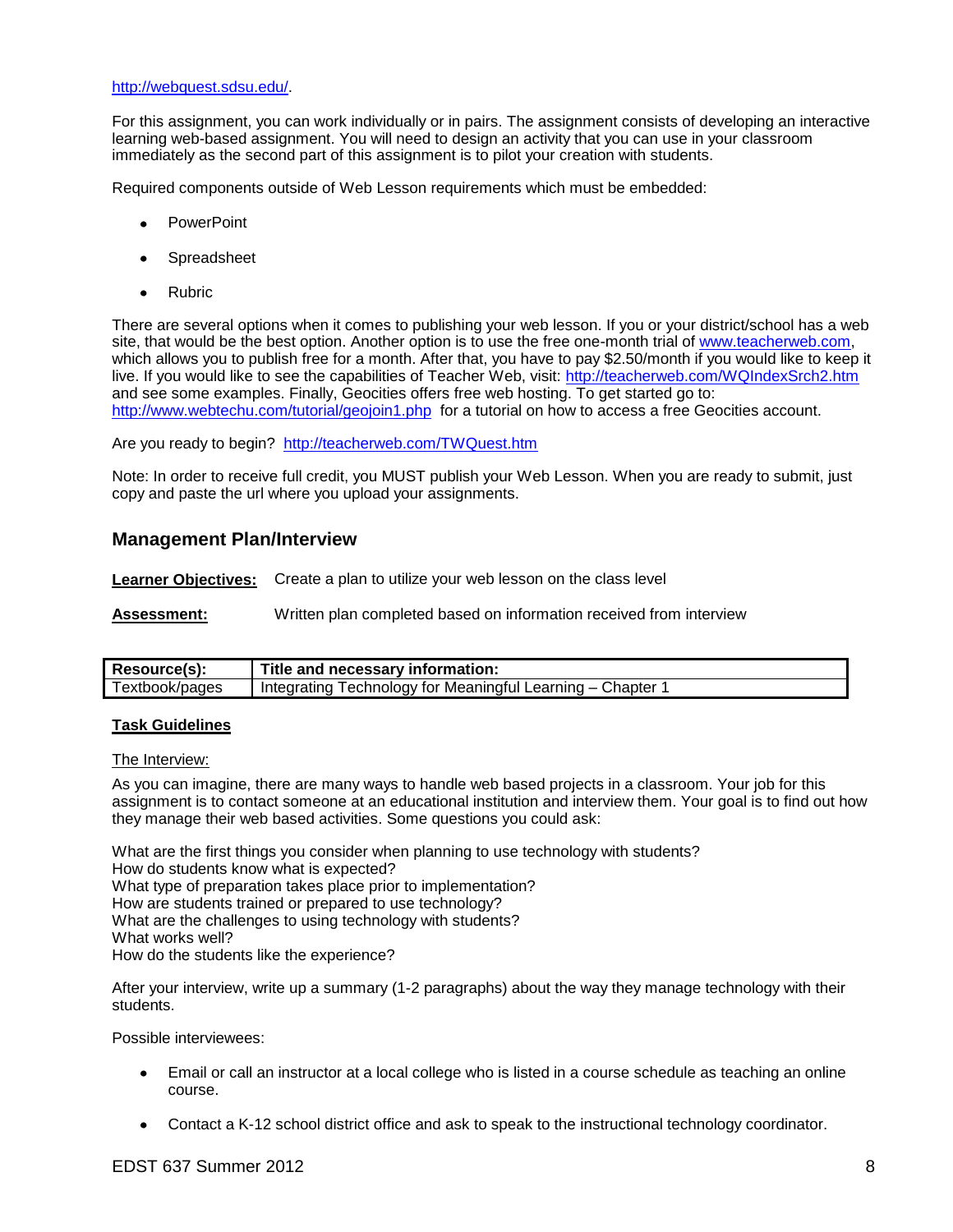## The Management Plan:

Now that you have interviewed someone who uses technology with their students and have some ideas of how you might manage your own classroom, you are ready to create your own plan. You have created your web lesson and piloted it with some students…you have learned a lot. Now it is time to figure out how to implement the web lesson on a large scale. Your task is to create a management plan for your class specifically related to teaching your web lesson. There are many things to consider to ensure that it will run smoothly and to guarantee that all students are engaged and on task. What steps do you need to take?

Plan should consist of but not be limited to:

- Instructions for students
- Computer usage rules  $\bullet$
- Daily plan
- Timeline/rotation schedule
- Deadlines/checklist

# **Pilot Lesson Reflection**

**Learner Outcomes:** Use reflective practices to improve instruction

|  | <b>Assessment:</b> | Written reflection on the experience of piloting the WebQuest |  |  |  |
|--|--------------------|---------------------------------------------------------------|--|--|--|
|--|--------------------|---------------------------------------------------------------|--|--|--|

| Resource(s):   | Title and necessary information:                                         |
|----------------|--------------------------------------------------------------------------|
| Textbook/pages | Integrating Technology for Meaningful Learning - Chapter 9 pages 358-368 |

## **Task Guidelines**

 The web lesson created in the class is to be piloted in your classroom. Whether it is a full scale implementation or a selected few, you will be expected to evaluate your work and it's effectiveness with students. You may find it helpful to solicit feedback from your students and embed the feedback into your reflection.

Requirements:

1-2 page written reflection responding to, but not limited to the following:

- 1. What worked?
- 2. How did the students respond?
- 3. What did you learn?
- 4. What would you change?

# **Podcast**

**Learner Objectives:** To communicate through a new technology

**Assessment:** Post an audio file online

| <b>Resources</b> | Title and necessary information: |
|------------------|----------------------------------|
| Internet Site(s) | ≅online<br>utorials              |

## **Task Guidelines**

Create an audio file using Audacity, GarageBand, or another software to communicate with others

# **Technology - Self Assessment**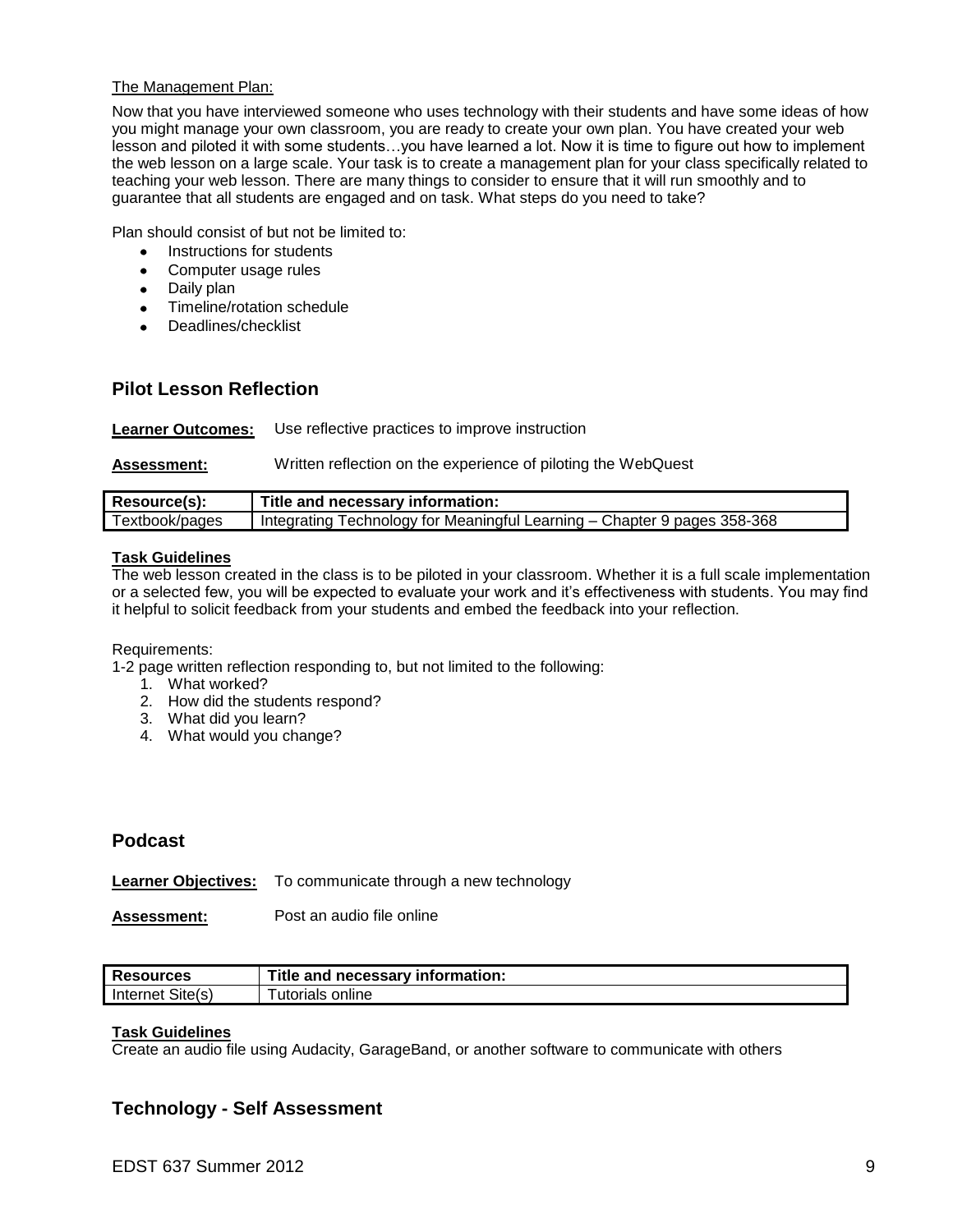## **Learner Objectives:** To establish minimal standards for technology in the classroom and to evaluate own space.

Assessment: Completed rubric and narrative.

| <b>Resources</b>  | Title and necessary information:                                                                                                                                                                                                                                                                                                                    |
|-------------------|-----------------------------------------------------------------------------------------------------------------------------------------------------------------------------------------------------------------------------------------------------------------------------------------------------------------------------------------------------|
| Textbook/chapters |                                                                                                                                                                                                                                                                                                                                                     |
| Internet Site(s)  | Education World (Article) - http://www.educationworld.com/a_curr/curr248.shtml<br>Landmark Project - http://landmark-project.com/classweb/tools/rubric_builder.php<br>Rubistar - http://rubistar.4teachers.org/index.php<br>TeAchnology - http://www.teach-nology.com/web_tools/rubrics/<br>Rubrics for Teachers - http://www.rubrics4teachers.com/ |

# **Task Guidelines**

Read article on Education World website on rubrics, then check out some of the other sites and find one that will work for you for this assignment. Keep it in mind as you follow the steps below.

**First:** Create a rubric for what an "ideal" classroom would look like in regards to educational technology – software and hardware.

**Second:** Once the rubric is completed, evaluate your classroom using the rubric. Where is your class based on the standards you created? What steps can you take to improve it?

**Third:** Write a brief narrative describing your classroom with its pros and cons. Attach to completed rubric.

# **Readings and Quizzes**

Two quizzes will be given periodically in the course on major points from the readings.

Reading: The text provides background information and resources. You will take notes in an outline form as your read in each module activities. Your notes will be helpful for review and will also be submitted in Module 3 and 7 of the course for points.

# **Due Dates**

Due dates are listed under assignments in Cougar Course. Follow the checklist at the end of each module to be sure you have completed each task.

Note: For detailed instructions for each assignment, see the appropriate module.

# **Electronic Communication Protocol:**

 Electronic correspondence is a part of your professional interactions. If you need to contact the instructor, e-mail is often the easiest way to do so. It is my intention to respond to all received e- mails in a timely manner. Please be reminded that e-mail and on-line discussions are a very specific form of communication, with their own nuances and etiquette. For instance, electronic messages sent in all upper case (or lower case) letters, major typos, or slang, often communicate more than the sender originally intended. With that said, please be mindful of all e-mail and on-line discussion messages you send to your colleagues, to faculty members in the School of Education, or to persons within the greater educational community. All electronic messages should be crafted with professionalism and care.

Things to consider:

- Would I say in person what this electronic message specifically says?
- How could this message be misconstrued?
- Does this message represent my highest self?
- Am I sending this electronic message to avoid a face-to-face conversation?

 In addition, if there is ever a concern with an electronic message sent to you, please talk with the author in person in order to correct any confusion.